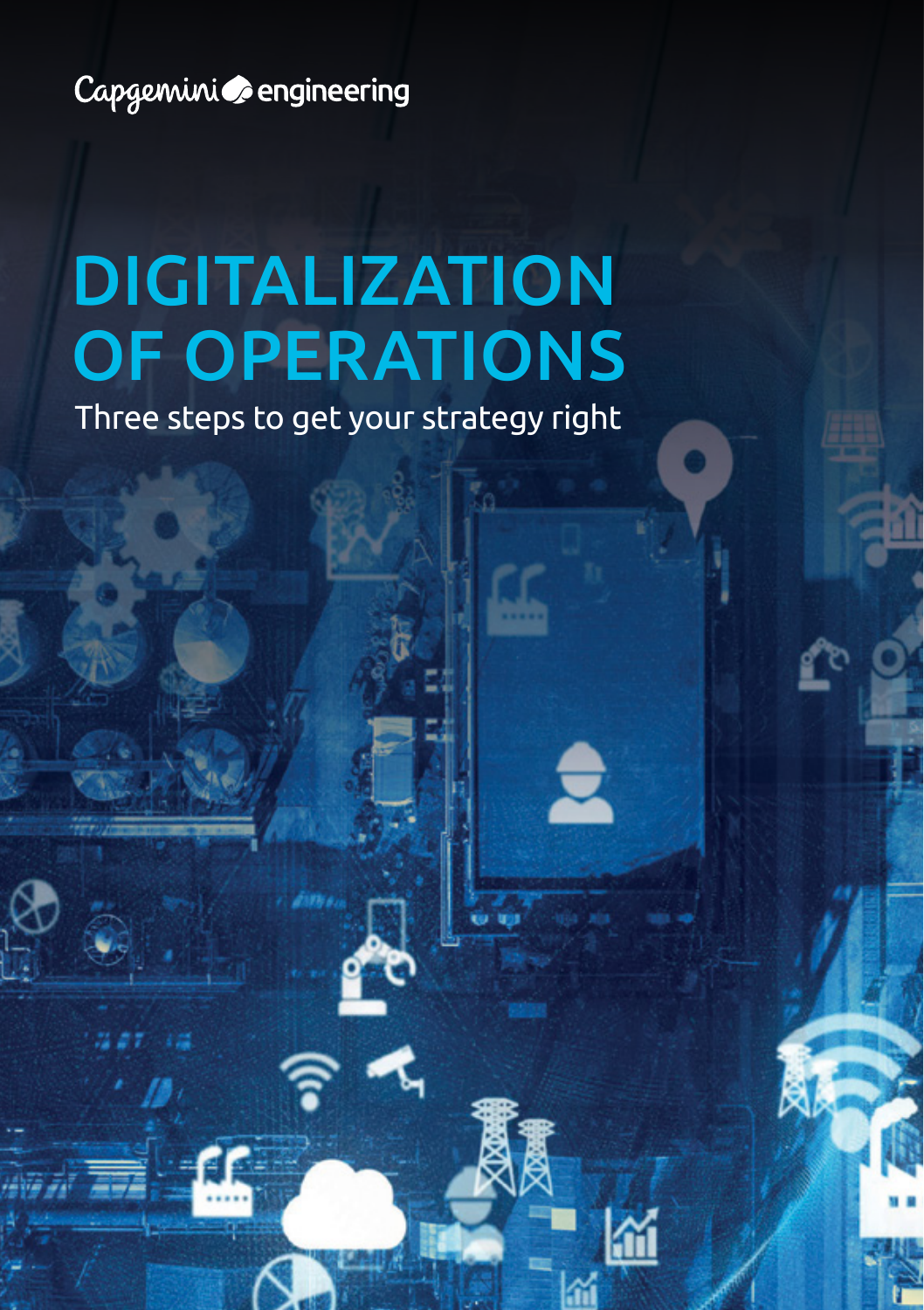# Table of contents

- **03...** Introduction
- **05...** Setting the future vision
- **08...** Elaborating the operational digital strategy
- **10...** Preparing the execution
- **12...** Conclusion

## Introduction

Today, there is no doubt that companies, regardless of their industry, need to embrace digital transformation to remain competitive in a fast changing environment.

The challenges vary depending on the field of activity, but a few global trends are impacting the manufacturers' business and operating models. Demand is volatile and hard to predict. Product customization and the pressure to reduce the time to market are forever growing. Extensive product mix, increased number of Stock Keeping Units (SKUs), and reduced lot sizes are stressing globalized supply chains, which have shown low resilience during the COVID-19 pandemic.

The manufacturing plants and their operating models need to transform to become modular, flexible, multi-product, and multiprocess systems and be prepared to support life cycle changes and reconfigurations.

Many leaders are looking at both mature and emerging technologies, wondering which will work better for their challenges. They are looking for solutions that are agile and reliable, which will deliver the promised benefits and will do so, fast.

These leaders need a strategy that represents their operating model and leverages the application of selected digital technologies that will yield the most benefits and better fit with their companies' current digital maturity. They also need a comprehensive digital transformation roadmap to guide them during the execution of the strategy.

Like in any other journey, the most important premise is to have a clear understanding of the destination. It's the goal that the company pursues and will mobilize a significant amount of resources to attain it. This has to be specific, so it's meaningful and understood by the organization. It's not just about producing smaller batches, delivering faster, and reducing inventory levels. Instead, it has to be a more detailed specification of what business functions and processes within the operating model will be transformed, how they will be executed in the future model, and what combination of current and future digital capabilities will support the new way of working to achieve these business goals.

In this paper, we explain our methodology to elaborate on a digital strategy that is founded in the company's business strategy, future operating model, and current digital maturity. The methodology consists of three steps:

- Setting the future vision
- Elaborating the operational digital strategy
- Preparing the execution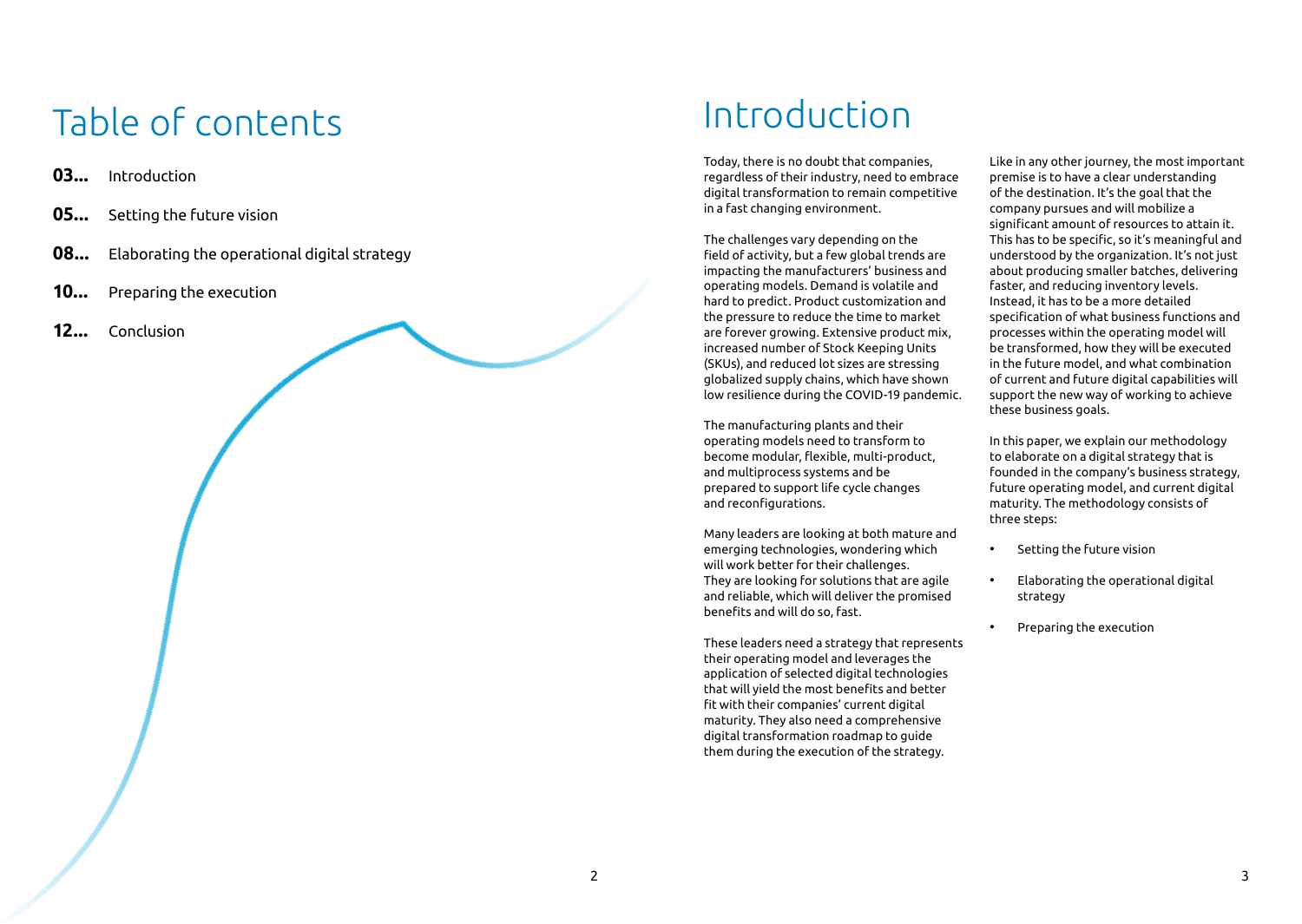

Figure 1: Capgemini Engineering World Class Center (WCC) for Advanced Manufacturing. Approach for digital transformation roadmap of manufacturing operations

### Setting the future vision

Most companies have their mission, vision statement, and business strategy. These can be found in the annual report along with market trends, goals, and objectives for the years to come. These are essential inputs to design the digital transformation, but they need to be processed to envision the future operating model.

The strategy, the business drivers, and the status of the current operations (i.e., the current operating model) have to be distilled to target the relevant KPIs. The future operating model encompasses the digital capabilities that the company should reinforce and acquire to remain competitive in the future.

The following diagram shows an example of those capabilities for pharma companies clustered between common, core, and strategic ones. If the company should develop a few or most of these capabilities, it is a strategic decision to be made while defining the future operating model.

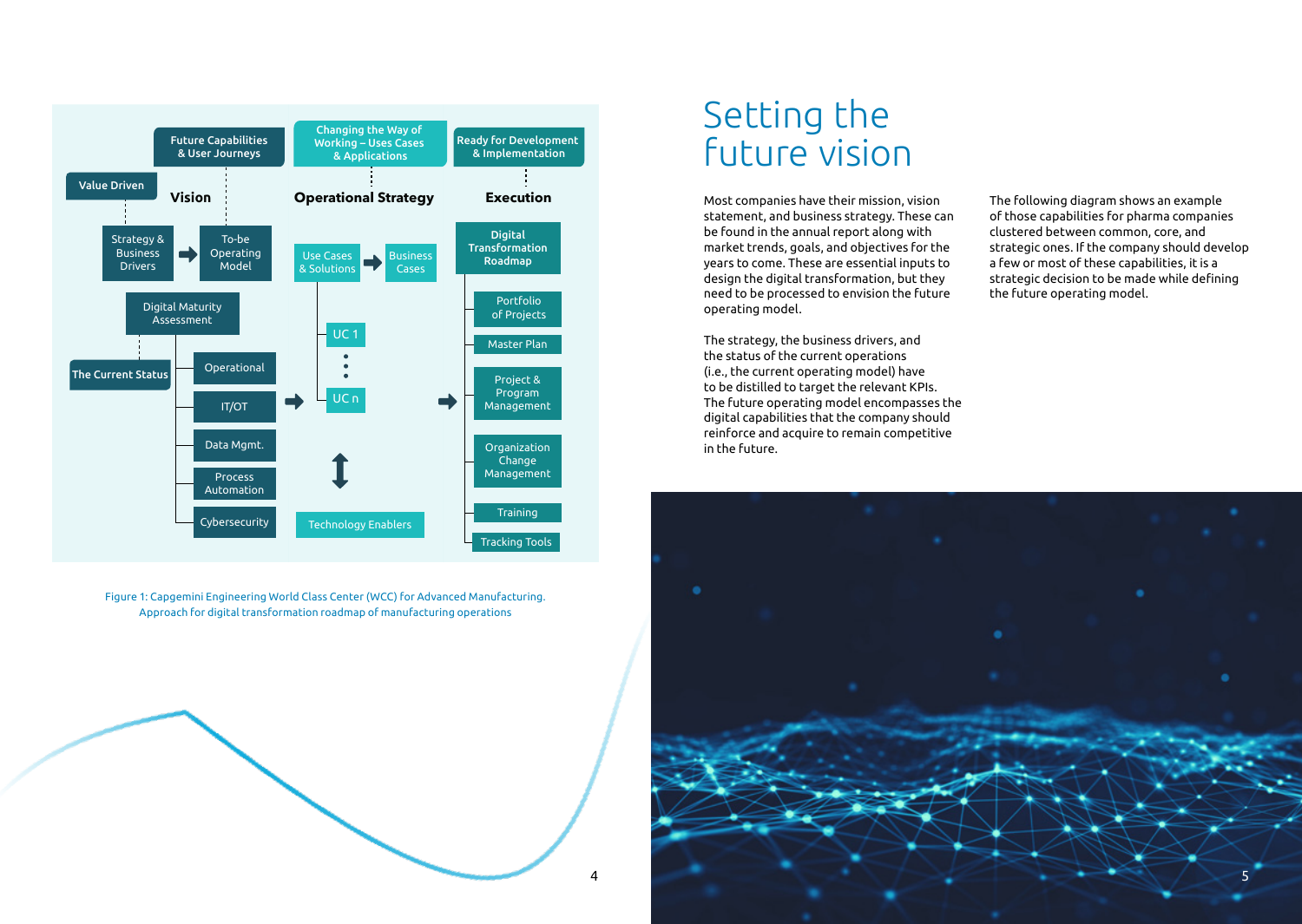

Figure 2: A view of business applications and digital capabilities for the pharma manufacturing operating model

A combination of top-down and bottom-up strategies would be the best way to create a compelling to-be operating model. Considering the executive and shop floor intelligence, the transformation initiatives will support the business strategy better, address the pain points, and leverage current capabilities.

The approach also incorporates methodologies such as Design Thinking and Lean Manufacturing and involves subject matter experts from different areas.

The capabilities can then be drilled down to the level of the user interactions, business functions, systems, and applications that need to be created or transformed to obtain the desired results. The definition of the future operating model must leverage the vision from the different stakeholders from different areas of the manufacturing value chain. Thus, it is guaranteed that the operations are transformed with a holistic and user oriented approach.

While a solid vision of the to-be operating model is required, the transformation also has to be founded in the current digital maturity.

In general, digital maturity has numerous frameworks that companies can use to assess their maturity level. IT infrastructure, resources, and the culture of the organization are a few of the criteria used to evaluate the generic models as these are enablers for scalable implementation during transformation. The design of the future operating model will depend on the current digital readiness of the company.

**Operational,** to map the relevant areas, resources, and business functions within the value chain so they can be linked to the current digital capabilities.

**IT/OT,** to frame the current state of automation and information systems in the reference model for each ISA 95/88 level. The assessment includes the capturing of the current status of information systems (ERP, PLM, planning, custom applications, etc.), industrial information systems (MES/MOM, PCS, SCADA, etc.), control systems (machine controllers, PLCs, sensors, etc.), communications infrastructure, and networks, on-premises and to the internet, and how all these IT/OT systems are supporting different business functions.

**Data management,** since one of the promises of digital technologies is to transform companies into business-driven data-enabled organizations, it is necessary to investigate the status of the existing data management capabilities to ensure that a coherent data strategy is incorporated into the future vision of digital operations. To ensure the relevance of the existing data-centric services to the manufacturing operations, the process of data collection, access, analytics, quality, integrity, and the platforms and tools used need to be scrutinized.

**Advanced process automation,** to leverage advanced manufacturing technologies across the E2E value chain processes to drive performance and efficiency. It focuses on advanced robotics and cyber physical systems as the primary enablers where the physical part that performs the physical process is connected through the Industrial network to the cyber part that performs the computational processes. This provides and uses data that is available for different services.

**Cybersecurity,** as the complexity of the Industrial networks increases and more data-driven services and applications are implemented, guaranteeing secure, connected manufacturing operations becomes critical. It is imperative to protect the data and to provide reliable, highly interconnected manufacturing systems. Threats come from many different vectors. Our assessment incorporates and analyzes current policies and IT security assets against the four main types of attack vectors: network related, software related, human, and physical.

1. ACATECH, 'Industrie 4.0 Maturity Index. Managing the Digital Transformation of Companies – UPDATE 2020', available from: https://en.acatech.de/publication/industrie-4-0-maturity-index-update-2020/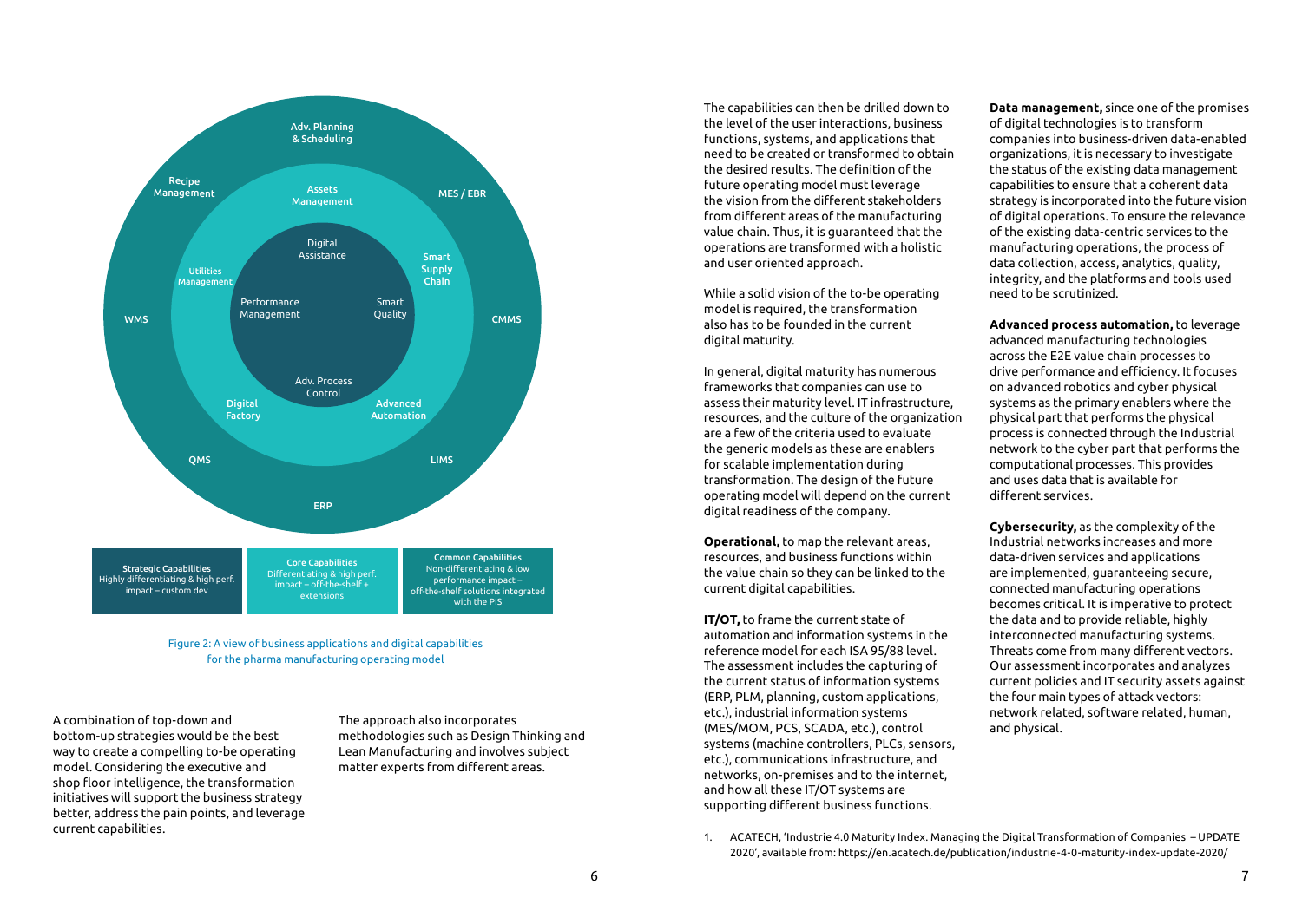### Elaborating the operational digital strategy

At this step, it's time to deep dive into the to-be operating model by redefining the way of working through use cases and applications.

Elaborating on the previous view for pharma manufacturing companies, the following diagram shows some specific use cases that can be considered in different capabilities. The generation and improvement of use cases and business applications are seen as the new digital lean and the way that companies continuously innovate their operations.



This analysis is fed with the output of the previous step to design more detailed user journeys and business services. The functional requirements and capabilities are broken down and positioned over the IT/OT and digital architecture to define the missing building blocks, the integration patterns, and the conceptual data model.

The functional requirements represent the actions performed by the application, together with the result from these actions for the users, which constitutes the business value to be captured. Then, some use cases are grouped as long as requirements and users can be clustered, thus making the full picture and the business value clearer for every stakeholder.

To define the solutions, look at the current digital maturity, together with the available technologies that can be leveraged. It is at this point where deep tech and innovation meets the operational strategy to design a blueprint of the most effective solutions for the selected use cases.

Technology in itself is a commodity; the really important thing that can bring a competitive advantage to a company is how we can obtain maximum performance using innovative methodologies to create value from the technology.

The solutions will be most likely made of the interplay of several technologies leveraging and upgrading the existing digital capabilities. Since the array of vendors and alternatives is huge, deep digital and

advanced manufacturing experts are required to design innovative solutions that integrate with the current infrastructure. This is a key factor in making the development and implementation faster and in generating the expected benefits.

Every use case and solution blueprint needs to be validated with enough evidence that it will yield the expected benefits. By having the selected use cases together with the blueprint of the architectural components, it is possible to perform the value analysis and calculate the solutions' Total Cost of Ownership (TCO).

All this is fed into the business case models, which allow the company to make informed decisions from a financial perspective.

It has to cover every aspect of the solution life cycle – from development, implementation, change management, regulatory and compliance needs to risks and opportunities, maintenance, etc. Then the comparison between the different use cases can be made using metrics such as Return on Investment (ROI), payback period, or Net Present Value (NPV) to combine priorities and dependencies and elaborate a master plan for the transformation roadmap.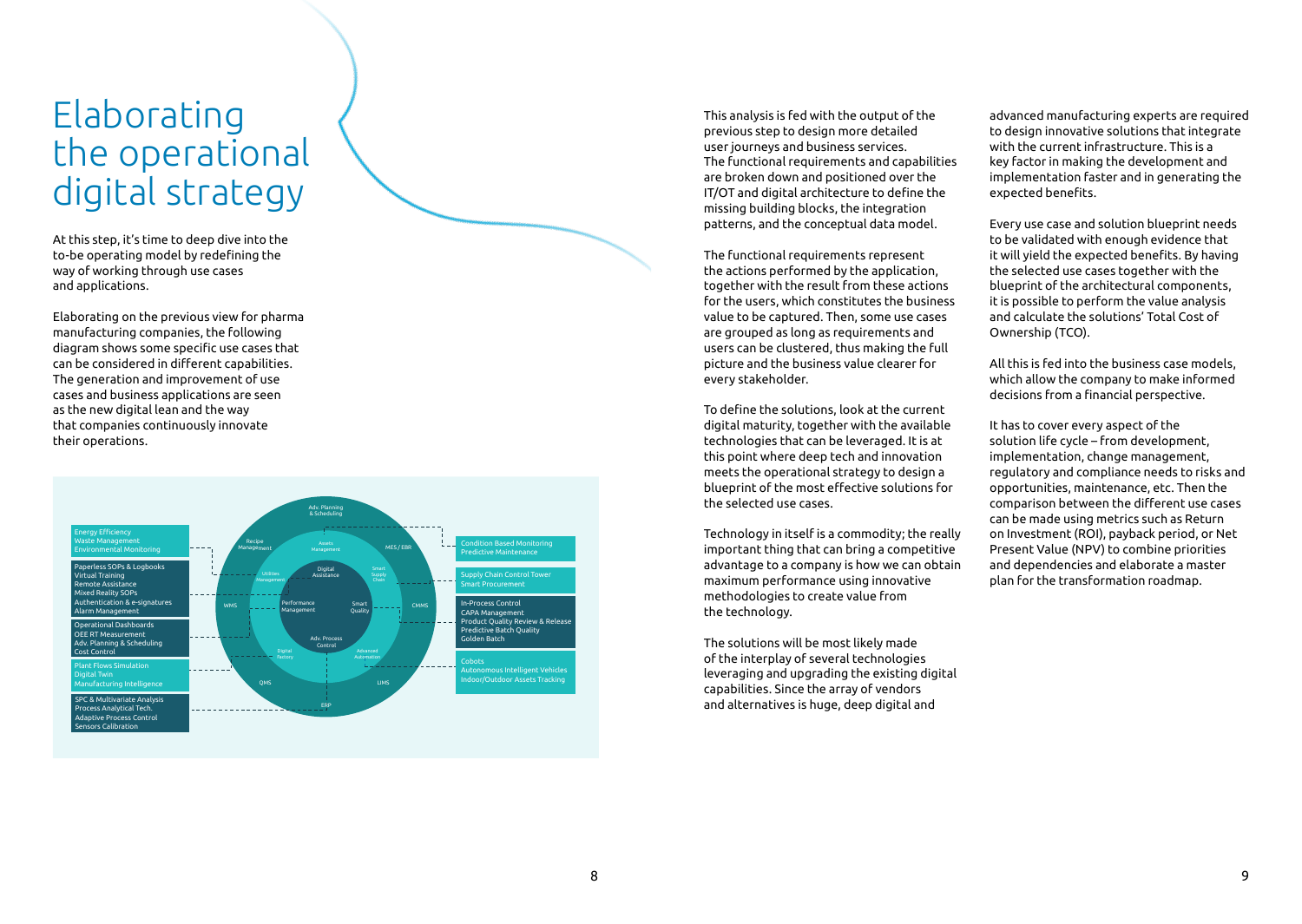### Preparing the execution

In the third step, the selected use cases and solutions are broken down into workstreams. The digital transformation program is split into projects and all the planning activities are integrated into the roadmap.

As part of the roadmap, Proofs-of-Concept (PoC) are planned to test the feasibility and the business value for less mature technologies or highly complex solutions. Also, Minimum Viable Solutions (MVS) are developed following an agile approach to speed up the implementation and minimize risks. The scale implementation constraints and requirements are incorporated early in the PoCs and MVSs.

In a company that has a digital transformation program already in place, there are many pitfalls that it has to overcome, such as:

#### **Weak governance processes:** The

transformation has to integrate strong governance and change management processes and tools. Many companies struggle with their internal processes, culture, and organization to implement digitalization at scale.

**Unclear business outcomes:** It happens when the initiatives are not well linked to the business model and cannot guarantee the benefits.

**Budget cycle:** Sometimes, companies with a structured portfolio of digital projects have to subordinate the launching and implementation of these projects to the approval of the yearly budget to continue improvement.

**Complex and long pilot projects:** Poorly scoped projects, narrow vision, lack of success criteria and agile development approach, etc., are the reasons for the stalling of pilot projects.

**Regulations:** Especially in some highly regulated industries, quality and compliance activities have to be considered in the roadmap and enough resources allocated to them.

To overcome the implementation roadblocks, roadmap planning should include:

- The definition of the portfolio of projects, priorities, and timing – what projects to start with, capabilities that need to be built first, solutions that have to be piloted before implementing at scale
- The analysis of the required resources and training needs – identify the champions that will broadcast the organization's strategy for the transformation, inspire and liaise with the different stakeholders, acquire the competencies and skills required to operate the new processes and solutions, and secure the investments
- Benefits to employees and organization – the governance model and change management processes to ensure consistency throughout the implementation, to manage the perception of the transformation within the organization by communicating what the transformation roadmap will do, how it affects users across areas, and how the new digital capabilities are beneficial to employees and the overall organization
- Depending on the type of initiative, the governance model will have to incorporate what needs to be standardized across the organization as well as the elements that can be decided at the local level, such as:
	- Global governance: methodologies, tools and platforms, reporting, etc.
	- Core solutions that are developed centrally and should be applied to all sites in the organization
	- Custom solutions, specific for a site or a group of sites

**The appropriate metrics and tracking tools to monitor and control the program execution:** Beyond monitoring the progress of every project in the portfolio, the transformation metrics have to connect with the business drivers and benefits that were targeted during the definition of the strategy.

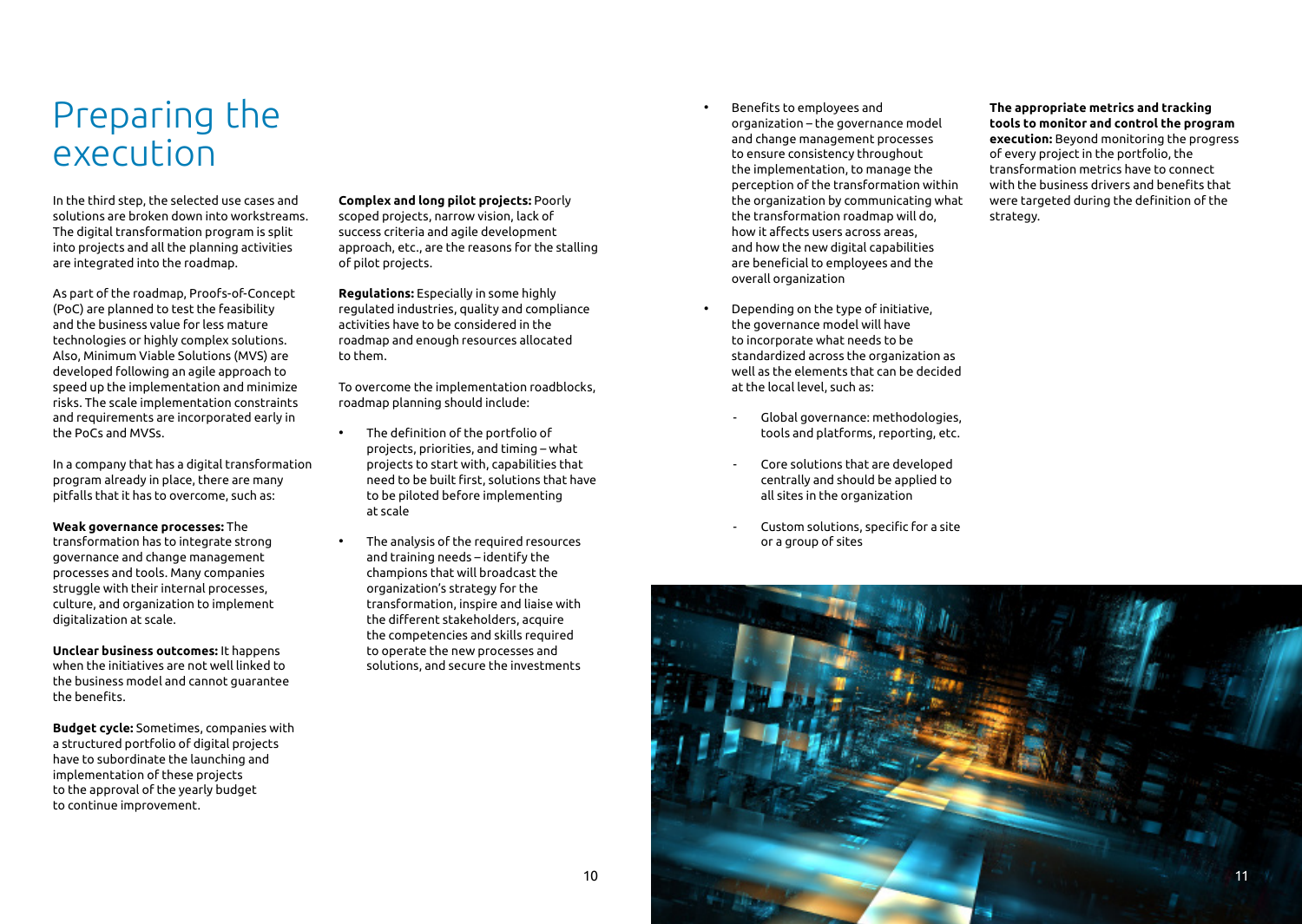# Conclusion

The term Industry 4.0 was first introduced in 2011 and high expectations have been created since then about the growth and adoption of 4.0 technologies.

A BCG study in 2018[2] showed that increased levels of digital maturity significantly improve competitive advantage. It also showed that only a limited number of companies are ahead in the digital transformation, and the gap between champions and laggards continues widening.

Looking at the same phenomena, McKinsey coined the term 'pilot purgatory' to refer to a majority of the companies that are struggling to move from the pilot phase of digital solutions to the use-at-scale stage.

On average, only 30% of companies are already scaling[3] and getting benefits from their digital investments. It seems that despite the huge array of technologies available, companies are finding hurdles to incorporate them into their manufacturing operations.

Industry leaders must be fully aware of the importance of preparing well to transform their manufacturing operations. To do so:

- The future operating model has to align with the strategy and business drivers that will make the company succeed, if the company's goal is to raise the bottom line (by cost reduction, efficiency improvements, etc.) or to generate growth through new sources of revenues
- What digital capabilities should be acquired, which digital use cases and applications will support the operations, and how to integrate them with the current IT/OT architecture are all key questions to address while designing the operational digital strategy
- Make sure that the necessary resources and competencies are identified and will be available, and that the change process is carefully managed, so the current culture and organization do not eat the new strategy up

# Author

#### **Luis Miguel Marin**

Luis is a Senior Solution Manager and PMP® with over 20 years of leadership experience in business development, project management, operations management, and mechanical design. He has worked in local and international environments and led multifunctional teams of design, industrial, and manufacturing operations.



2. BCG, 'Digital Maturity is Paying Off', 2018, available from: https://www.bcg.com/publications/2018/digital-maturity-is-paying-off

3. McKinsey, 'Digital Manufacturing – escaping pilot purgatory', 2018, available from: https://www.mckinsey.com/business-functions/operations/our-insights/how-digital-manufacturingcan-escape-pilot-purgatory